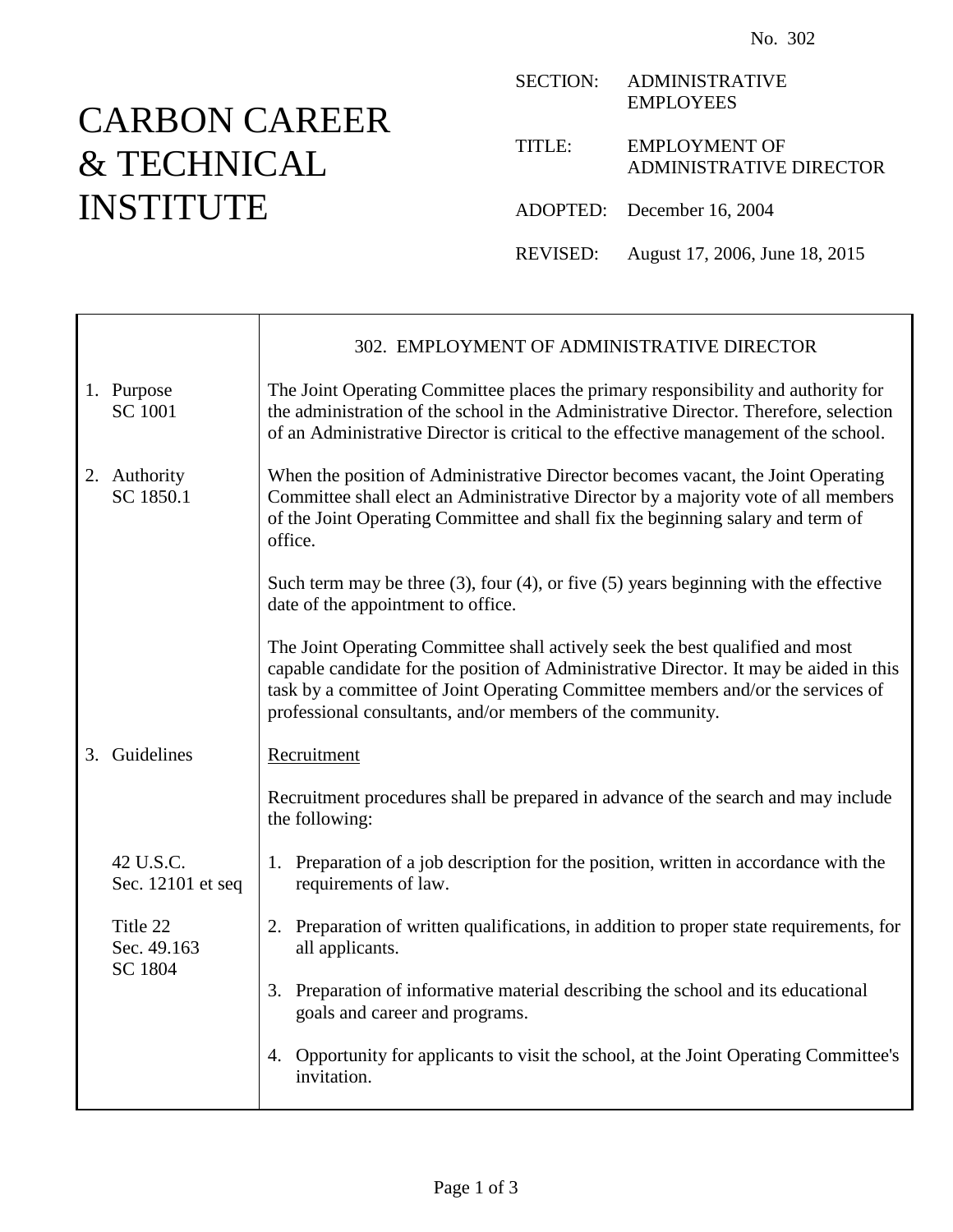## 302. EMPLOYMENT OF ADMINISTATIVE DIRECTOR - Pg. 2

| Pol. 104          | 5. Recruitment and evaluation of candidates in accordance with Joint Operating                                                                               |
|-------------------|--------------------------------------------------------------------------------------------------------------------------------------------------------------|
| P.L. 88-352       | Committee policy and state and federal law.                                                                                                                  |
| P.L. 92-318       |                                                                                                                                                              |
|                   | A screening process shall be established that ensures the Joint Operating Committee                                                                          |
|                   | has an opportunity to interview a sufficient number of finalist candidates so that an                                                                        |
|                   | appropriate range of choices is available for final selection.                                                                                               |
|                   |                                                                                                                                                              |
|                   | The Joint Operating Committee shall determine prior to interviewing finalists which<br>expenses associated with such interviews will be borne by the school. |
|                   | Employment                                                                                                                                                   |
| <b>SC</b> 111     | No candidate shall be employed until such candidate has complied with all the PDE                                                                            |
| 23 Pa. C.S.A.     | mandatory background check requirements for criminal history, child abuse, and a                                                                             |
| $6301$ et seq     | successful FBI fingerprint check as provided for in Act 114, Act 168, and all other                                                                          |
|                   | PDE mandated background checks and certifications, and the school has evaluated                                                                              |
|                   | the results of that screening process.                                                                                                                       |
|                   |                                                                                                                                                              |
|                   | No person shall be employed as Administrative Director unless s/he has signed an                                                                             |
|                   | employment contract or has been employed by Joint Operating Committee                                                                                        |
|                   | resolution, either of which may include:                                                                                                                     |
|                   |                                                                                                                                                              |
|                   | 1. Term for which employment is contracted, including beginning and ending                                                                                   |
|                   | dates.                                                                                                                                                       |
|                   |                                                                                                                                                              |
| SC 1850.1         | 2. Salary which shall be paid and the intervals at which it shall be paid.                                                                                   |
|                   |                                                                                                                                                              |
|                   | 3. Benefits to which the employee is entitled.                                                                                                               |
|                   |                                                                                                                                                              |
|                   | 4. Statement of the procedure to be followed and the consequences of termination                                                                             |
|                   | or modification.                                                                                                                                             |
|                   |                                                                                                                                                              |
|                   | 5. Provision for extending the term of the agreement.                                                                                                        |
|                   |                                                                                                                                                              |
|                   | Statement of mutually agreeable evaluation procedures.<br>6.                                                                                                 |
|                   |                                                                                                                                                              |
| Title 28          | After receiving an offer of employment but prior to beginning employment, the                                                                                |
| Sec. 23.43        | candidate shall under go a medical examination, as required by law.                                                                                          |
| 42 U.S.C.         |                                                                                                                                                              |
| Sec. 12101 et seq |                                                                                                                                                              |
|                   | Any candidate's misstatement of fact material to qualifications for employment or                                                                            |
|                   |                                                                                                                                                              |
|                   | determination of salary shall constitute grounds for dismissal by the Joint Operating<br>Committee.                                                          |
|                   |                                                                                                                                                              |
| 42 U.S.C          |                                                                                                                                                              |
|                   | The school shall submit a New Hire Report for each employee required to be                                                                                   |